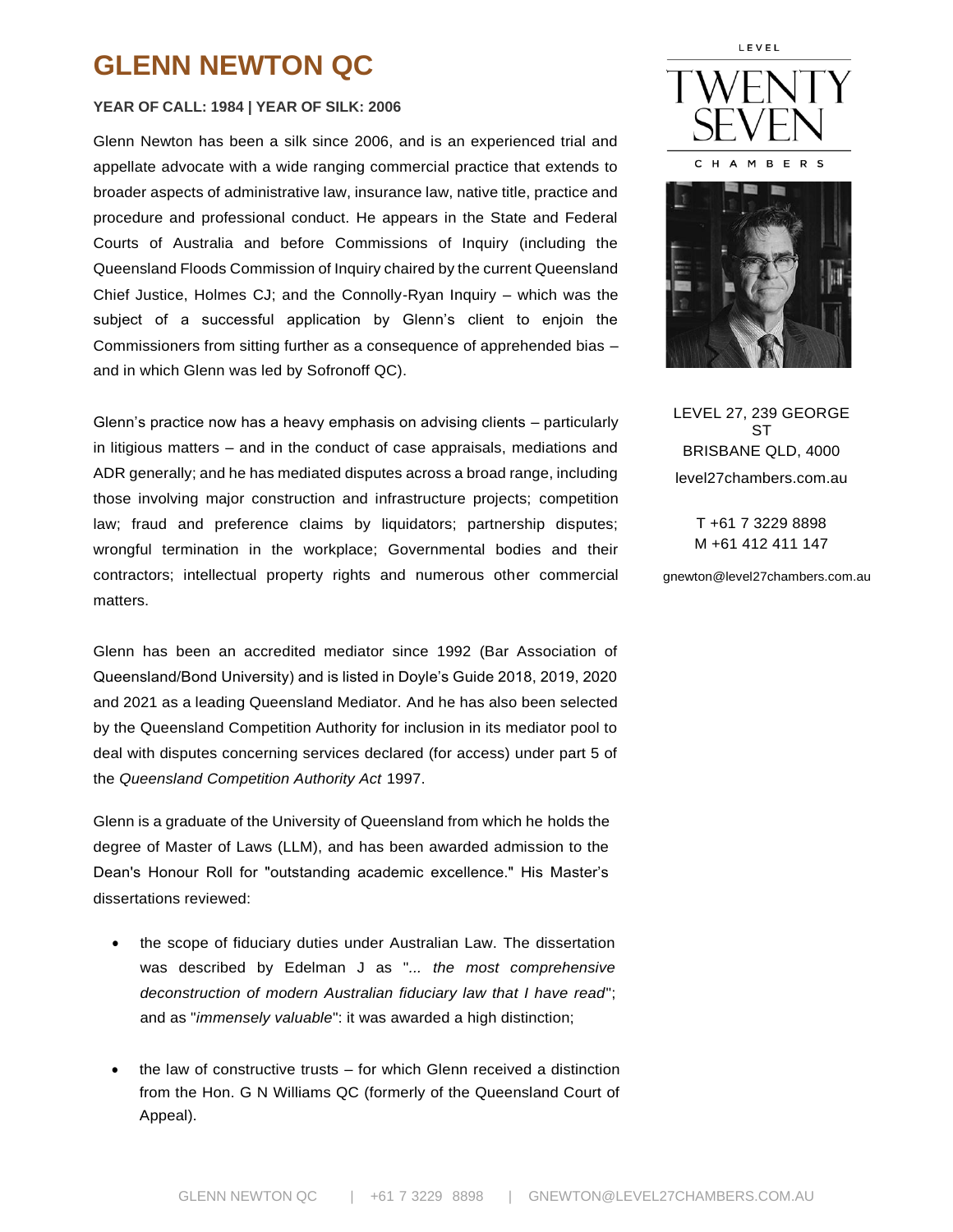He has also undertaken the Australian Institute of Company Directors Intensive Course and is an associate member of the Australian Institute of Mediators and Arbitrators.

Glenn is also an active participant in various continuing professional development programmes, including by the presentation of seminars at firms such as Clayton Utz, Cooper Grace Ward, Corrs Chambers Westgarth, HopgoodGanim, HWL Ebsworth, Johnson Winter & Slattery, King & Wood Mallesons, McCullough Robertson, Minter Ellison and Norton Rose Fulbright.

Prior to commencing practice at the Bar, he was an Associate to Mr Justice D.M. Campbell and Mr Justice Dunn of the Supreme Court of Queensland; and was then employed, as a law clerk, at Morris Fletcher and Cross (now Minter Ellison) in commercial litigation.

# **EXPERIENCE**

Glenn has been retained to advise the Government of Queensland – in particular, the Attorney-General on the potential for publication of certain confidential reports; and he was also retained to advise the Attorney-General on the potential for publication of the Youth Detention Report into the treatment of youths in detention in Queensland authored by Ms Kathryn McMillan QC and Professor Megan Davis. The principal concern was as to the confidentiality of its contents. He has also been retained to advise and appear in the Federal Court for the Torres Strait Regional Authority in the on-going Native Title claim in respect of the Torres Strait: *Akiba v State of Qld & Ors* Q6040 of 2001, and in various other Native Title matters – including the *Wik* case in the High Court led by Sofronoff QC.

His cases include:

- for the David Teoh interests in the Supreme Court of Queensland litigation between *Pipe Networks Pty Ltd v 148 Brunswick Pty Ltd* (leading Mr Andrew O'Brien of counsel and Mr [Sam McCarthy](https://www.level27chambers.com.au/barristers/sam-mccarthy/) of counsel), including at the Court ordered mediation of the dispute before Ms Alison Haly;
- for the Kaurareg Native Title Aboriginal Corporation in its Federal Court litigation against the Torres Shire Council (leading Mr Graham Carter of counsel), including on an application for an interlocutory injunction and at the Court ordered (2 day) mediation before the Hon. Stanley Jones QC;
- in the Court of Appeal to determine who was the "owner" of a Crown lease for the purpose of giving notice of a proposed development: *Bowyer Group Pty Ltd v Cook Shire Council & Anor* [2018] QCA 159;
- at the trial before Flanagan J to determine whether or not lawyers had reached a binding compromise: *Gailey Projects Pty Ltd v McCartney* [2017] QSC 185;
- advising and pleading the case for the *Oaks Hotel Group* in its litigation against a former senior employee: [2016] QSC 152 (on which challenge Glenn did not appear);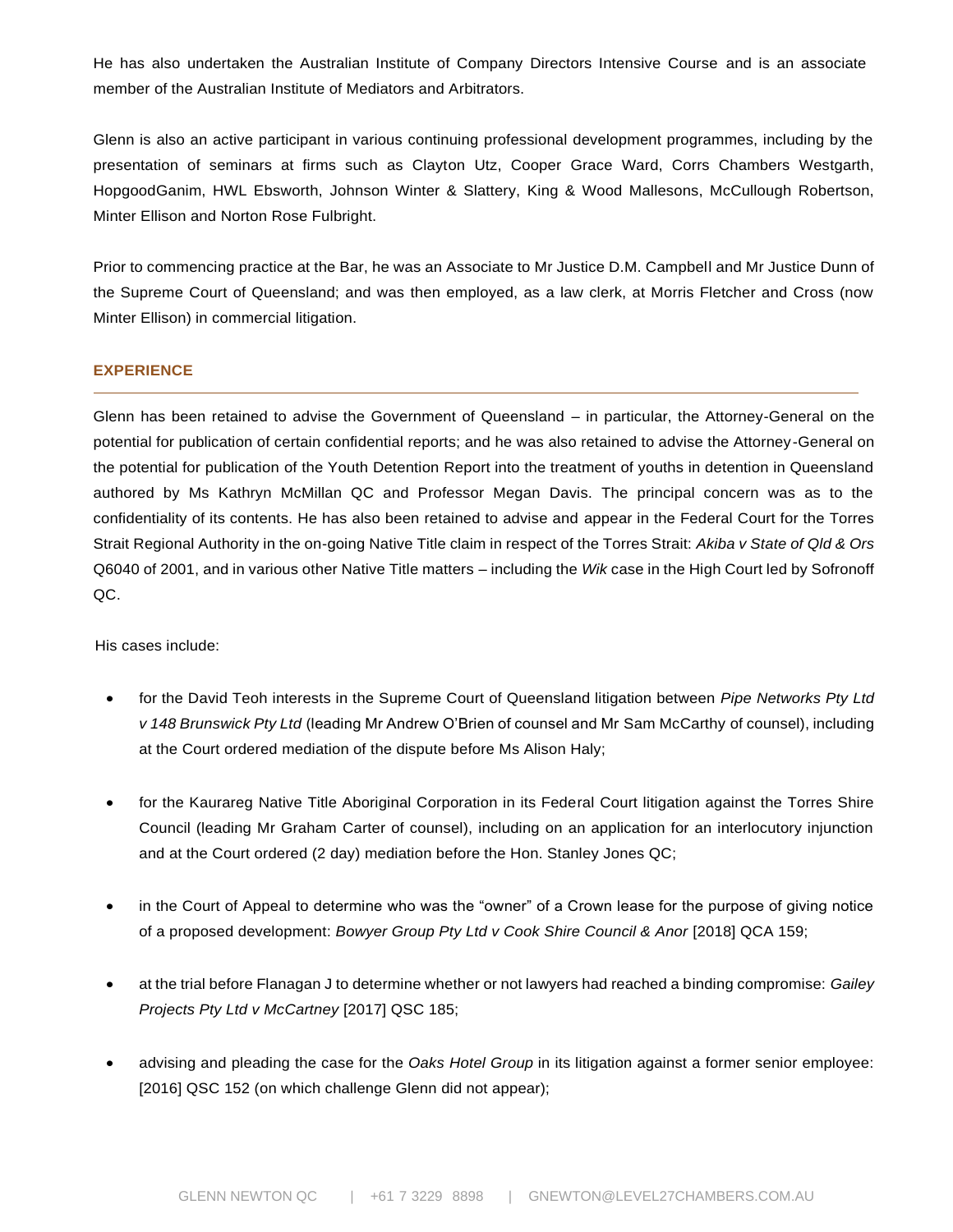- at the trial before Peter Lyons J for the *Robinson Helicopter Company* to resist allegations of a breach of the TPA and negligence in the contents of its maintenance manual. The action was dismissed: [2014] QSC 34; and his Honour's decision was affirmed by the High Court (in which Glenn did not appear): [2016] HCA 22;
- for the Brisbane City Council to have a claim brought against it for some AUD 400M dismissed as vexatious and an abuse of process: *Ross v Brisbane City Council & Ors* 3317/15, Douglas J, 10 June 2015;
- for the Brisbane City Council in the Court of Appeal to resist a stay of execution and various other relief: *Newton (no relation) v Brisbane City Council* [2014] QCA 242;
- for a number of the major insurance companies in the *Queensland Floods Commission of Inquiry* in 2012 chaired by the current Queensland Chief Justice, Holmes CJ;
- appearing, on over 40 occasions, in the long running *Virgtel v Zabusky* litigation in the Supreme Court and in the Federal Court, including in the Court of Appeal in relation to the proper constitution of derivative proceedings in cases of alleged fraudulent conduct and breach of fiduciary duty by some of those behind the company [2012] QCA 107. See also *Amalia Investments Ltd v Virgtel Global Networks N.V. (No. 2)* [2011] FCA 1270, per Greenwood J; [2011] QSC 270, per Daubney J; [2009] QCA 349 (Court of Appeal); for the administrators of certain Clive Palmer companies in the fight for control of what was then the *Hyatt Coolum Resort*: [2012] QSC 49;
- in the Court of Appeal and in the High Court in an important case involving s.54 of the Insurance Contracts Act dealing with "acts" or "omissions": the *Triple C litigation*: [2010] QCA 282; [2011] HCATrans 125. See also the article "Section 54 Where Are You?" authored by Glenn and Matthew Hickey of Counsel at (2011) 22 ILJ 110;
- for the broking house *ABN Amro Morgans Ltd* in its litigation against Judith Margaret Davies [2009] QSC 18;
- as one of the Counsel for Ensham, the Australian subsidiary of the Japanese mining house, Idemitsu, in an important fiduciary duty case brought against its Australian CEO – who was found to have fraudulently preferred his own interests over those of his employer: *Ensham v Foots* [2005] QSC 233;
- as one of the Counsel for BP in its fight against Graham McDermott involving allegations of misuse by BP of its market power in relation to the supply of its fuel products: *McDermott v BP Australia Ltd* [1997] FCA 108; [1997] ATPR 41-547;
- in the Court of Appeal as one of the Counsel in *Idemitsu Queensland Pty Ltd v Agipcoal Australia Pty Ltd* [1996] 1 Qd R 26, [1993] QCA 565 involving whether a successful appellant was entitled to recover foreign exchange losses and currency conversion costs incurred in satisfaction of a judgment partly set aside on appeal;
- in *Re Gold Coast City Council By-laws* [1994] 1 Qd R 130, Thomas J, as to the power of a local authority to prohibit commerce and seeking a declaration that a by-law was void;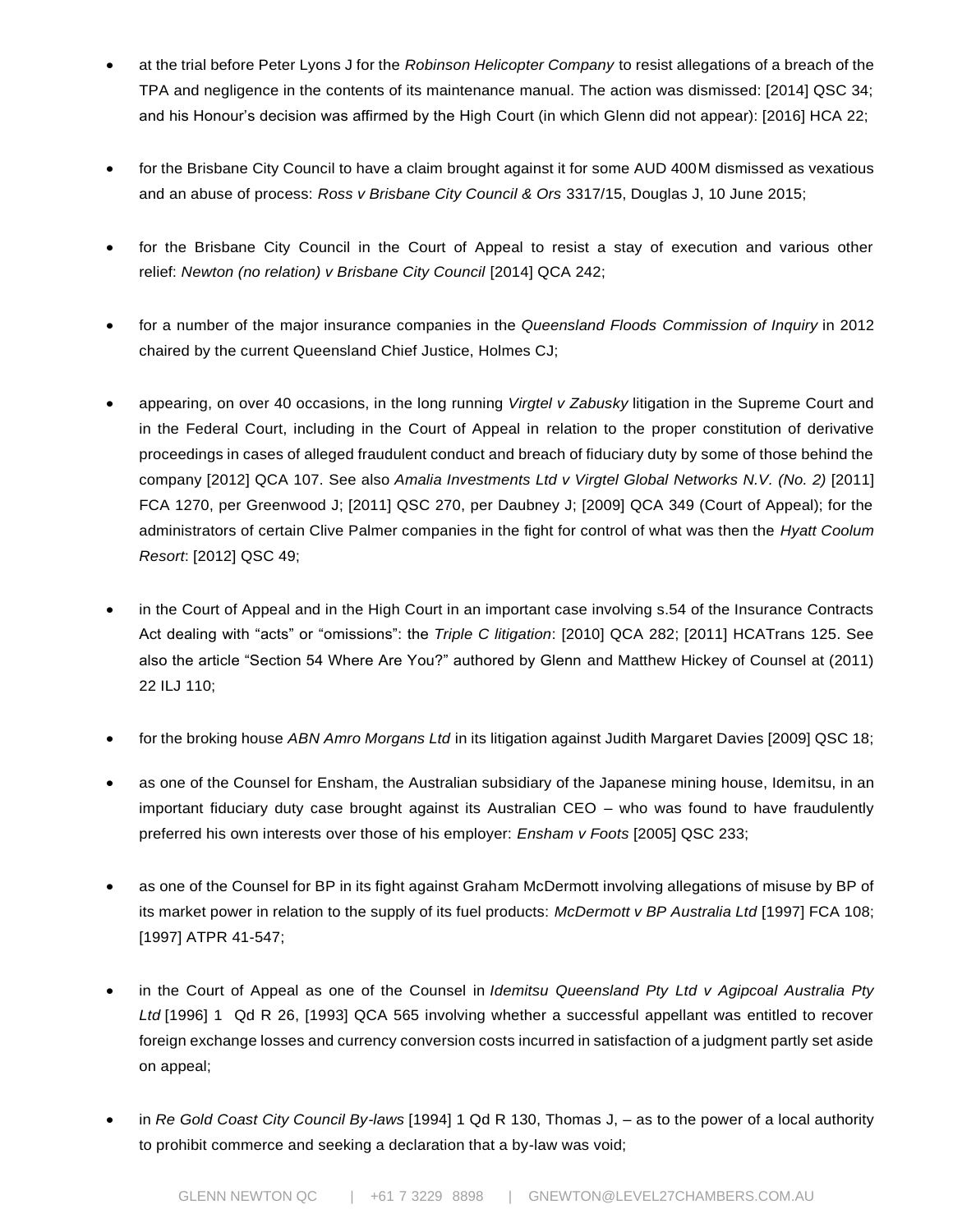- as one of the Counsel for Idemitsu in its fight for control of the Bowen Basin coal deposits in Queensland: the *Ensham* litigation: [1992] ATPR (Digest) 46-094; [1993] QCA 087;
- in *R v Windridge, ex parte Pacific Coal Pty Ltd* [1992] 2 Qd R 180 (Full Court) he appeared as one of the Counsel involving the rules of natural justice and whether they had been satisfied;
- in *Re Giant Resources Limited* [1991] 1 Qd R 107, Ryan J an application to remove provisional liquidators because of a potential conflict;
- in *AGC (Advances) Ltd v Mack* [1989] 1 Qd R 482 (Full Court) he appeared as Counsel in a Practice case dealing with the proper calculation of the time limited for appearance to a writ of summons;
- in *Prince v Yendex* (1989) 5 BCL 74 (Full Court) he appeared as Counsel in a case concerning the validity of a show cause notice under a construction contract;
- in *Re Cotton Crops Pty Ltd* [1988] 1 Qd R 34 (Full Court) he appeared as one of the Counsel concerning the liability of partners of a limited partnership under the provisions of the Mercantile Act 1867 -1896;
- in *Shiel v Transmedia Production Pty Ltd* [1987] 1 Qd R 199 (Full Court) he appeared as Counsel in an appeal as to the principles governing injunctions in defamation cases;
- in *Re Brylyn No 2 Pty Ltd* (1987) 12 ACLR 697 as to the principles governing the appointment of a provisional liquidator; and
- in *Bricar Nominees Pty Ltd v Rowella Pty Ltd* [1986] 1 Qd R 362, Connolly J dealing with the dissolution of a limited partnership and the appointment of a receiver and manager pending trial.

Although Glenn's practice is predominantly commercial in nature, there have been some notable exceptions, including:

- as one of the Counsel for the *Wik Peoples* in the seminal native title case in the High Court: *Wik Peoples v State of Queenslan*d (1996) 187 CLR 1, [1996] HCA 40;
- as one of the Counsel in the High Court in *Yanner v Eaton* [1999] HCA 53; 201 CLR 351; 166 ALR 258; 73 ALJR 1518 – as to the native title right to hunt crocodiles;
- for the Criminal Justice Commission on many occasions including:
	- in the Court of Appeal in *Criminal Justice Commission & Ors v Parliamentary Criminal Justice Commissioner* [2002] 2 Qd R 8, [2001] QCA 218 – as to whether it was possible to review a report of the Parliamentary Criminal Justice Commissioner, or whether such a report was a proceeding in Parliament;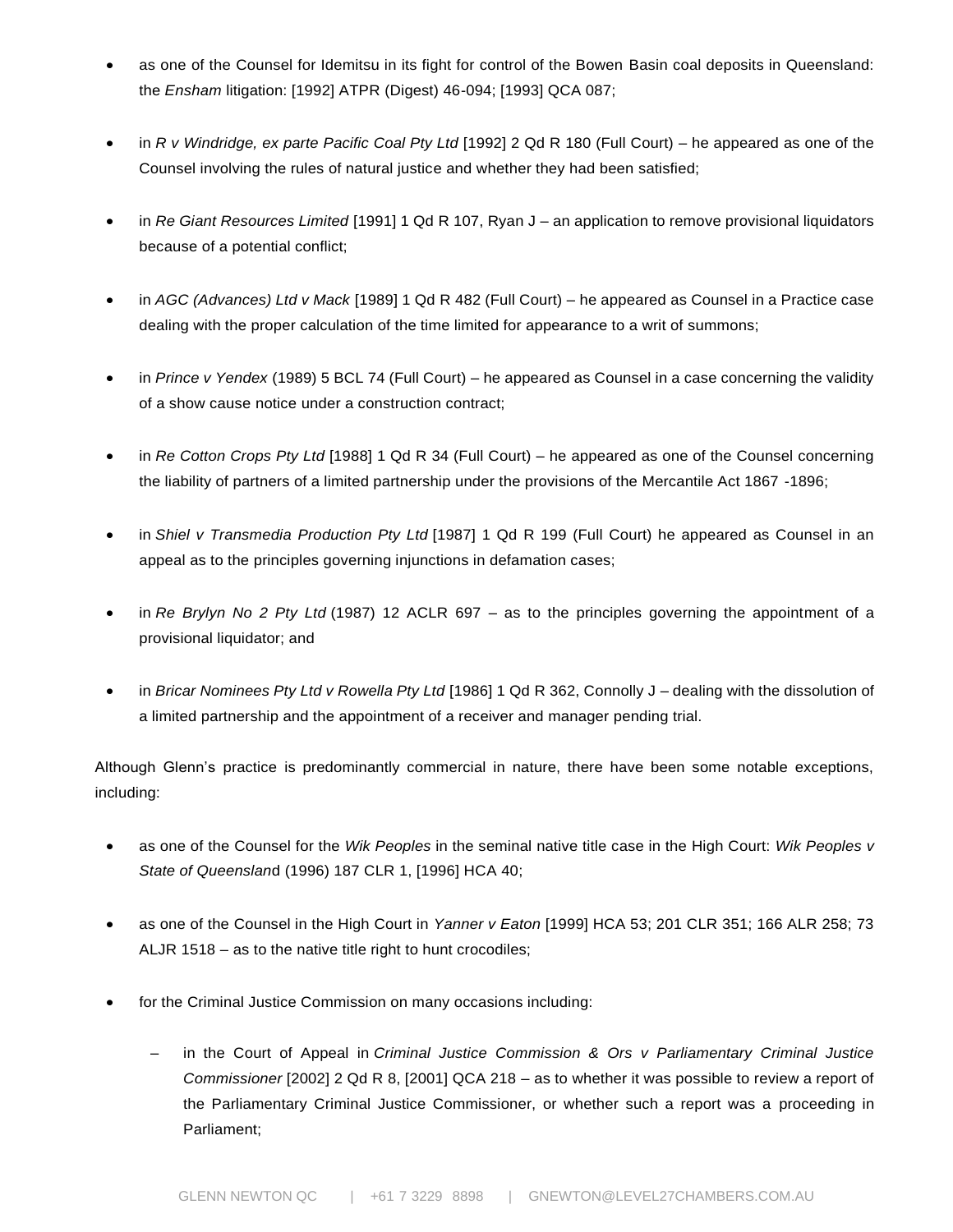- in the Court of Appeal in *Heery v Criminal Justice Commission* [2001] 2 Qd R 610, [2000] QCA 511 as to the authority to use listening devices;
- in its apprehended bias case against two former Supreme Court Judges conducting what was known as the Connolly Ryan Inquiry – a major administrative law case which resulted in the commissioners being restrained from continuing with their Inquiry: [1998] 1 Qd R 339; and
- in *Criminal Justice Commission v Connolly* [1997] 2 Qd R 586, [1997] QSC 48, Thomas J dealing with questions of legal professional privilege;
- in cases alleging improper conduct by practitioners:
	- he appeared as Counsel in *Le Mass v DeVere & Anor (No 2)* [2010] QSC 140, before Daubney J, on an application for contempt against a practitioner; and
	- in *White Industries (Qld) Pty Ltd v Flower & Hart (a firm)* [1998] FCA 806, 156 ALR 169, Goldberg J; [1999] FCA 773, 163 ALR 744 (on appeal), he appeared as one of the Counsel in a dispute as to whether solicitors should personally be liable for the costs of an unsuccessful action pursued by their clients as an abuse of process. See also (2001) 109 FCR 280, [2002] HCATrans 340 on an incidental issue;
- in a number of cases involving the powers of the Queensland Chief Magistrate:
	- as one of the Counsel in *Cornack v Fingleton* [2003] 1 Qd R 667, [2002] QSC 391, Mackenzie J as to the powers of the Chief Magistrate generally;
	- as one of the Counsel in *Gribbin v Fingleton* [2003] 1 Qd R 698, [2002] QSC 390, Mackenzie J as to the powers of the Chief Magistrate to call on a Magistrate to show cause why he should remain in his position; and
	- in *Payne v Deer* [2000] 1 Qd R 535, [1999] QSC 124, de Jersey CJ as to the grounds for review of a decision of the Chief Magistrate to transfer a Magistrate;
- in the Court of Appeal in a number of cases involving allegations of negligence in aviation cases:
	- in *Meandarra Aerial Spraying Pty Ltd v Hill and Ors* [2012] QCA 315 a negligent crop dusting case dealing with the essentials of an action in negligence, including the effect of the apportionment provisions of the Civil Liability Act 2003 (Qld);
	- in *ATA & Anor v St Clair* [2011] QCA 188 involving an appeal in a negligence case arising out of a helicopter crash and dealing with the elements of the cause of action, including vicarious liability and non-delegable duties; and
	- in *St Clair v Timtalla Pty Ltd* [2010] QCA 30;